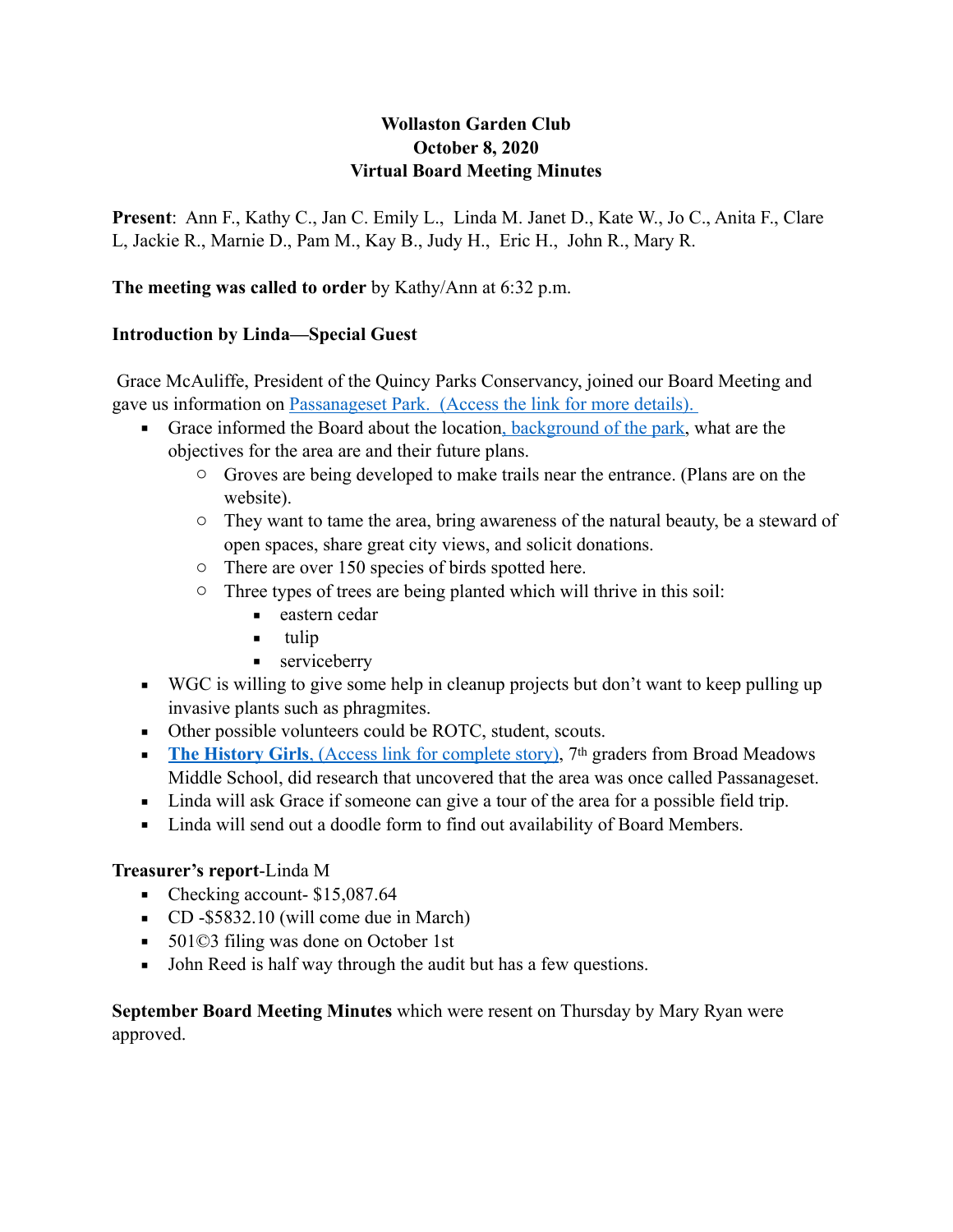**Corresponding Secretary's report**- Kate W. said that two members have not been reached to retrieve their membership books. Board members reported that both have moved and could get their books at a later time.

# **October meeting details**

- WGC's October meeting has been changed from a day to a night meeting so more members can attend. We are also inviting the Houghs Neck Garden Club and the Seaside Garden Club of Squantum to join us.
- The program via Zoom is called "Unique Plants for Shade Gardens" from Chuck and Sue Doughty from Cochato Nurseries
- Ann F. gave the Board the following details: Emily reported that the Zoom start time is 6:15pm to give members time to chat.
	- 15 minute for a business meeting at 6:45 pm
	- We will wave the financial report until the November meeting.
	- $\blacksquare$  Presenters will start at 7 p.m.
	- Goodie bags will be put together by Anne McCarthy and Kathleen Meade
		- o Drivers will meet at 1 o'clock at one of their houses to deliver goodie bags with a raffle ticket, candy corn and chocolate chip cookie on Thursday.
		- o There will be 3 raffle items for WGC members:
			- o wooden tote made by Ann,
			- o 1 plant from Cochato Nursery
			- o Grasses from Elaine
		- o Must be on Zoom meeting to win
		- o Winning raffle items will be delivered by Ann F.
	- **Emily will send the Zoom link to the Houghs Neck Garden Club and Seaside Garden** Club of Squantum for the presidents to send out to their membership.
	- Mary will send the link out to the Club at 3 p.m. on Thursday.
	- Jan will send out a reminder to the Club the day before about the deliveries and upcoming Zoom link.

# **November Meeting Update**

- **■** Janet D reported that on November 19th [Mary Beth Hayes of Sempervirens Flowers](https://www.sempervirensflowers.com/) will deliver a presentation via Zoom called " Holiday Inspiration".
- WGC will pay her for the materials and wonder if the arrangements will be hers or ours?
- Janet D. is willing to drive to Chelmsford to get them depending on the decision and is awaiting hearing back from her.

# **Greens sale plans update**

■ Emily will schedule a Greens Sale Zoom Meeting next week on Friday?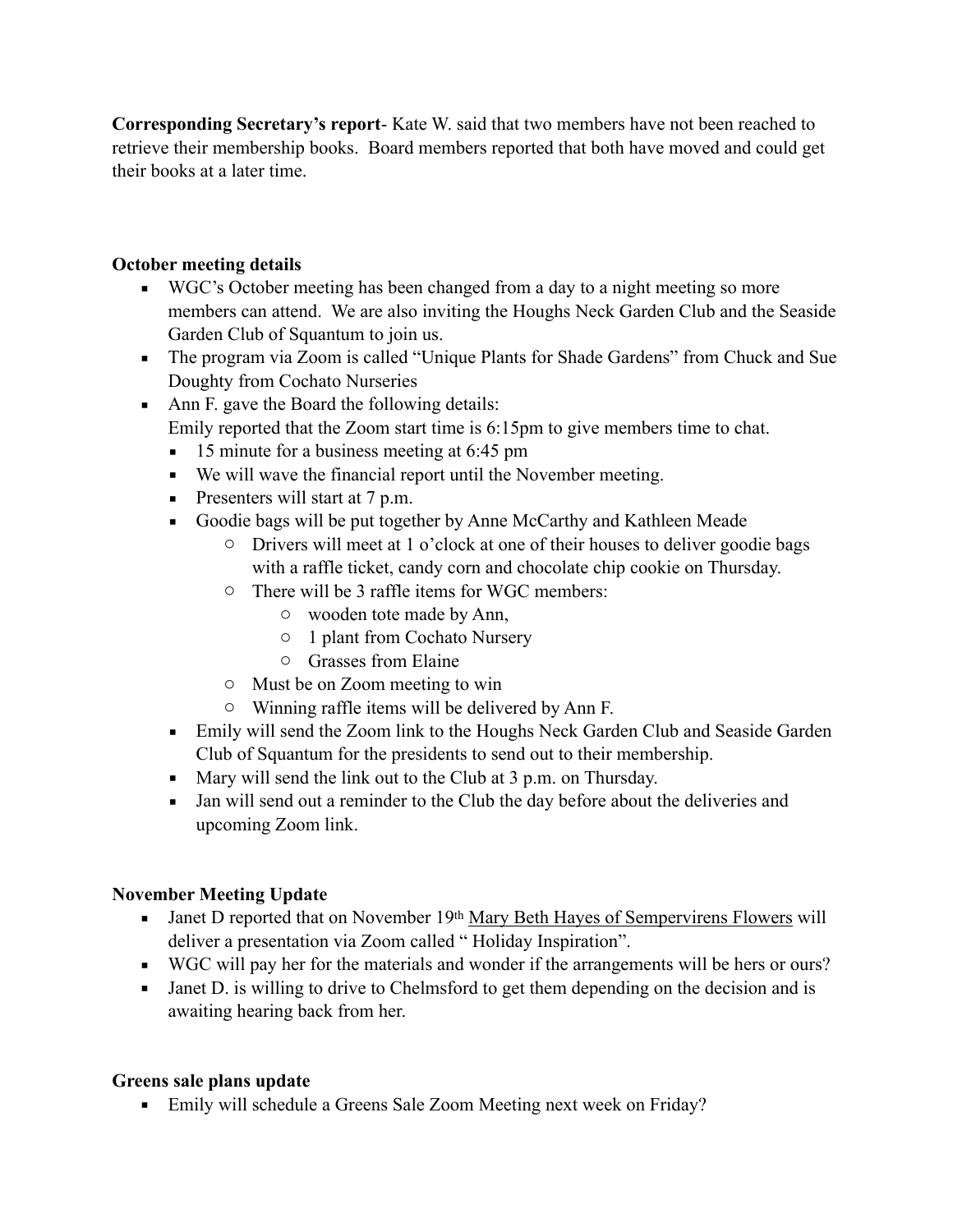- Kathy M went to Jacobson's to get ribbon and the choices were limited.
- BJ's and Costco have some ribbon.
- **•** Designers have to have enough ribbon for 10 wreaths of each design.
- **•** Designers will make a mock-up for the website and make sure they have the material for 10 wreaths. Some material could be in the Church closet.
- Kate said we can use the Church to make the wreaths.

#### **December Meeting Change Ideas**

- Kathy asked for ideas on how to handle our holiday luncheon.
- We will ask Carole Fischer is willing to be Master of Ceremonies.
- Judy H. had an idea of having members drop their plants off at the church, given numbers and plants will be described by Carole by number

#### **Committee Updates**

#### **Garden Therapy**

- **Example 3** Jackie Ryan and Clare LaMorte visited the Atrium Memory Center at Faxon Woods on Sept. 30.
- **•** The residents made their own posters with photographs of beautiful flowers from members of the WGC. They also decorated little pumpkins

Emily will adapt the article on the website to put in the *Quincy Sun.*

#### **Civic Beautification**

- Mums and pumpkins have been added at corner of Newport and Beale St.
- Pam and Jo decorated the Wollaston Library planters
- Safford Park might need some trimming in November. Teams are scheduled for the work.

Update on Elaine's plants: Elaine has a number of plants that she has been overwintering for the plant sale. Emily sent the following list to the Board:

For Sale:

- Purple Leaf Beech \$15-20
- **•** 1 Kousa dogwood \$15-20 4-5 years old
- 2 Graceful grasses Blue Mohawk \$15

For Greens Sale:

- Hemlock cones, little
- $\blacksquare$  Scrub pinecone
- Baltic pine, good size

Hyonah Aha's friend is considering joining the Club and wants to come to a meeting. Kathy will reach out to Ahn and forward a link to her for the meeting.